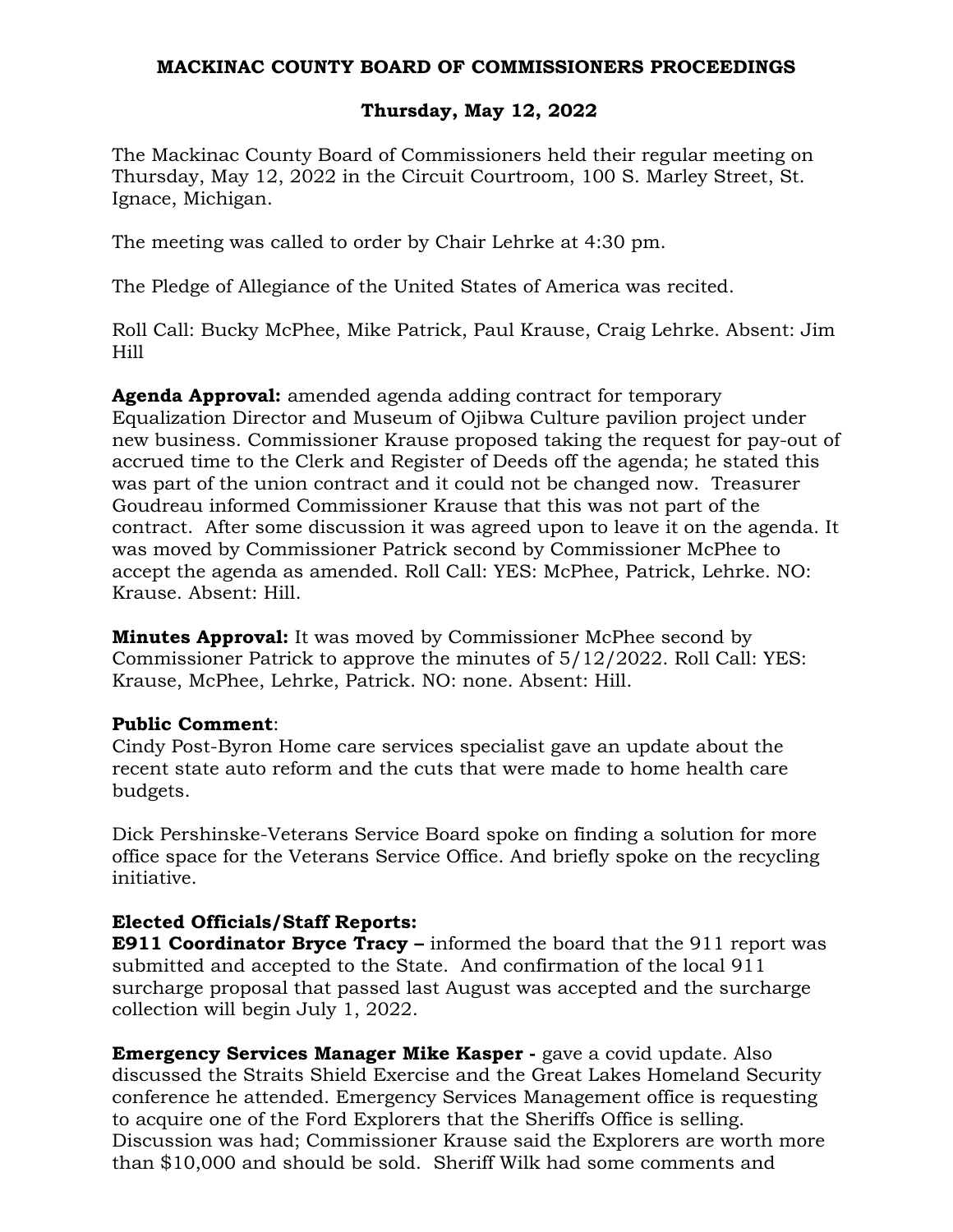answered questions. Commissioner Krause asked if Mike Kasper could use a patrol car when he needed to travel. Sheriff Wilk informed him that this was not possible and not legal. It was moved by Commissioner Patrick to approve giving Emergency Services the explorer, no support for this motion. Matter is tabled for further discussion.

**Chris Brynes - MEA** discussed engineering projects that the additional ARPA funds could possibly be used for. Commissioner Patrick had some questions.

**Sheriff Ed Wilk –** presented a tether activity report. Also, the drug take back collection in Cedarville was very successful. Looking into doing more of the drug take backs in other communities as well. And the jail was awarded a \$50,000 grant for reimbursement for covid testing for the last 2 years.

**Treasurer Jennifer Goudreau –** had a brief update of tax foreclosure info. She also informed the board that she applied for the second round of ARPA funds.

#### **New Business:**

Discussion of accrued time pay-out for Clerk Hillary Vowell and Register of Deeds Mary Jo Savard. Commissioner Krause said this would be in violation of the union contract. Treasurer Goudreau voiced her opinions. Commissioner Krause's commented that the union contract does not apply to the elected officials. Sheriff Ed Wilk also had similar comments about the elected officials not being in the contract. This was tabled for further discussion, no action taken.

# **Additional Board Member Business:**

A retirement resolution was presented for Noel Weaver. The board members signed the resolution.

**Commissioner Krause –** discussed the 1-month contract for Pam Chipman to fill in as Equalization Director during Mike Gilletts medical leave. It was moved by Commissioner Patrick second my Commissioner McPhee to approve this contract for temporary services. Roll Call: YES: Krause, Lehrke, Patrick, McPhee. NO: none. Absent: Hill.

**Commissioner Krause –** brought to the board an ARPA fund request for Museum of Ojibwa Culture pavilion project. Some discussion was had. The board would like to give \$25,000 towards this pavilion project. It was moved by Commissioner Krause second by Commissioner Patrick to approve ARPA funds in the amount of \$25,000. Roll Call: YES: Lehrke, Krause, McPhee, Patrick. NO: none. Absent: Hill.

**Commissioner Patrick -** gave a brief overview of the MAC conference he attended.

# **Public Comment**:

Dick Pershinske – discussed the recycling initiative.

**Approval of Bills/Budget Amendments:** The board reviewed the regular bills for approval in the amount of \$37,887.12. It was moved by Commissioner